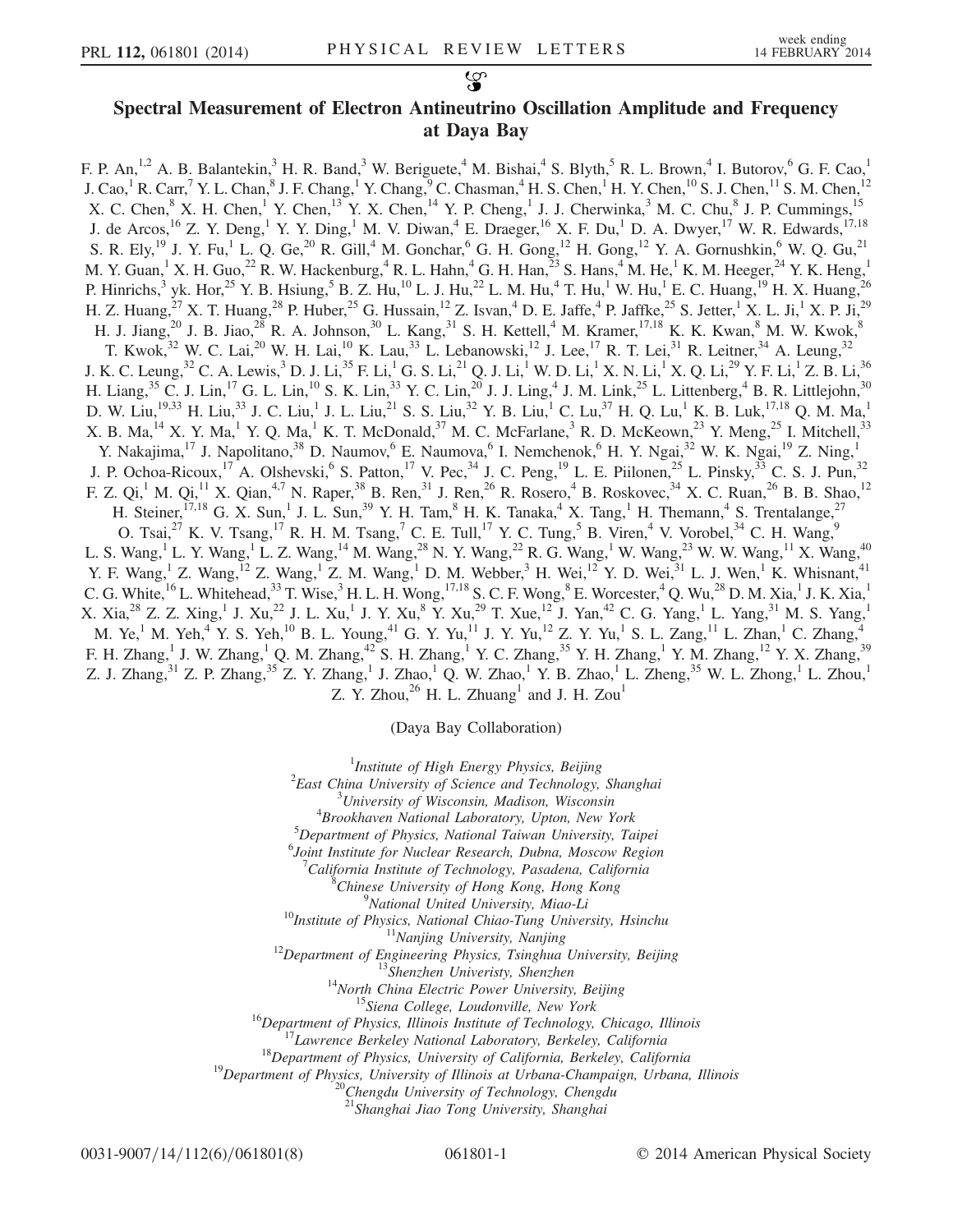<sup>22</sup>Beijing Normal University, Beijing<br><sup>23</sup>College of William and Mary, Williamsburg, Virginia<br><sup>24</sup>Department of Physics, Yale University, New Haven, Connecticut<br><sup>25</sup>Center for Neutrino Physics, Virginia Tech, Blacksburg, <sup>26</sup>China Institute of Atomic Energy, Beijing<br><sup>27</sup>University of California, Los Angeles, California<br><sup>28</sup>Shandong University, Jinan<br><sup>29</sup>School of Physics, Nankai University, Tianjin<br><sup>30</sup>Department of Physics, University of <sup>36</sup>Sun Yat-Sen (Zhongshan) University, Guangzhou<br><sup>37</sup>Joseph Henry Laboratories, Princeton University, Princeton, New Jersey<br><sup>38</sup>Department of Physics, Applied Physics, and Astronomy, Rensselaer Polytechnic Institute, Tro

 $42Xi'$ an Jiaotong University, Xi'an

(Received 24 October 2013; published 10 February 2014)

A measurement of the energy dependence of antineutrino disappearance at the Daya Bay reactor neutrino experiment is reported. Electron antineutrinos ( $\bar{\nu}_e$ ) from six 2.9 GW<sub>th</sub> reactors were detected with six detectors deployed in two near (effective baselines 512 and 561 m) and one far (1579 m) underground experimental halls. Using 217 days of data, 41 589 (203 809 and 92 912) antineutrino candidates were detected in the far hall (near halls). An improved measurement of the oscillation amplitude sin<sup>2</sup>  $2\theta_{13} = 0.090^{+0.008}_{-0.009}$  and the first direct measurement of the  $\bar{\nu}_e$  mass-squared difference  $|\Delta m_{ee}^2| = (2.59^{+0.19}_{-0.20}) \times 10^{-3}$  eV<sup>2</sup> is obtained using the observed  $\bar{\nu}_e$  rates and energy spectra in a three-neutrino framework. This value of  $|\Delta m_{ee}^2|$  is consistent with  $|\Delta m^2_{\mu\mu}|$  measured by muon neutrino disappearance, supporting the three-flavor oscillation model.

DOI: [10.1103/PhysRevLett.112.061801](http://dx.doi.org/10.1103/PhysRevLett.112.061801) PACS numbers: 14.60.Pq, 13.15.+g, 28.50.Hw, 29.40.Mc

Experimental measurements of neutrino oscillations have clearly established that neutrinos have mass and that the mass eigenstates mix [\[1\]](#page-6-0). The Daya Bay experiment recently reported the discovery of the disappearance of reactor antineutrinos over kilometer-long baselines, providing the most precise measurement of the mixing angle  $\theta_{13}$ [\[2,3\].](#page-6-1) Other experiments have made consistent  $\theta_{13}$  measurements [\[4](#page-6-2)–7]. Precise knowledge of neutrino mixing and mass differences enables experimental searches for CP violation, tests of the neutrino mass hierarchy, and precision tests of oscillation theory. In particular, the relatively large value of  $\theta_{13}$  facilitates a rich program of future neutrino oscillation research [8–[10\]](#page-6-3). It also allows the Daya Bay experiment to report in this Letter an independent measurement of the neutrino mass splitting via the distortion of the reactor antineutrino energy spectrum.

<span id="page-1-0"></span>In the framework of three-flavor neutrino mixing in vacuum, the probability that an  $\bar{\nu}_e$  produced with energy E is detected as an  $\bar{\nu}_e$  at a distance L is given by

$$
P_{\bar{\nu}_e \to \bar{\nu}_e} = 1 - \cos^4 \theta_{13} \sin^2 2\theta_{12} \sin^2 \Delta_{21}
$$
  
-  $\sin^2 2\theta_{13} (\cos^2 \theta_{12} \sin^2 \Delta_{31} + \sin^2 \theta_{12} \sin^2 \Delta_{32}),$  (1)

where  $\Delta_{ji} \equiv 1.267 \Delta m_{ji}^2 \text{(eV}^2) [L(m)/E(\text{MeV})]$ , and  $\Delta m_{ji}^2$ is the difference between the mass squares of the mass eigenstates  $\nu_j$  and  $\nu_i$ . Since  $\Delta m_{21}^2 \ll |\Delta m_{31}^2| \approx |\Delta m_{32}^2|$  [\[1\]](#page-6-0), the short-distance (∼km) reactor  $\bar{\nu}_e$  oscillation is due primarily to the  $\Delta_{3i}$  terms and naturally leads to the definition of the effective mass-squared difference  $\sin^2 \Delta_{ee} \equiv \cos^2 \theta_{12} \sin^2 \Delta_{31} + \sin^2 \theta_{12} \sin^2 \Delta_{32}$  [\[11\].](#page-6-4)

The Daya Bay experiment previously determined  $\sin^2 2\theta_{13}$  using only the relative rates of  $\bar{\nu}_e$  detected in three antineutrino detectors (ADs) located near to and three ADs located far from six nuclear reactor cores [\[2,3\].](#page-6-1) The effective mass splitting  $|\Delta m_{\mu\mu}^2|$  measured in  $\nu_{\mu}$  disappear-ance [\[12\]](#page-6-5) provided a good approximation of  $|\Delta m_{ee}^2|$  in the rate-only measurement. This Letter presents a combined analysis of the  $\bar{\nu}_e$  rates and energy spectra measured for the six detector data-taking period from 24 December 2011 to 28 July 2012. This represents a 48% increase in statistics over the most recent result [\[3\]](#page-6-6). The  $\sin^2 2\theta_{13}$  uncertainty is reduced by inclusion of the spectral information and the statistics of the complete six-AD data period. The spectral distortion due to the  $\sin^2 \Delta_{ee}$  term provides a strong confirmation that the observed  $\bar{\nu}_e$  deficit is consistent with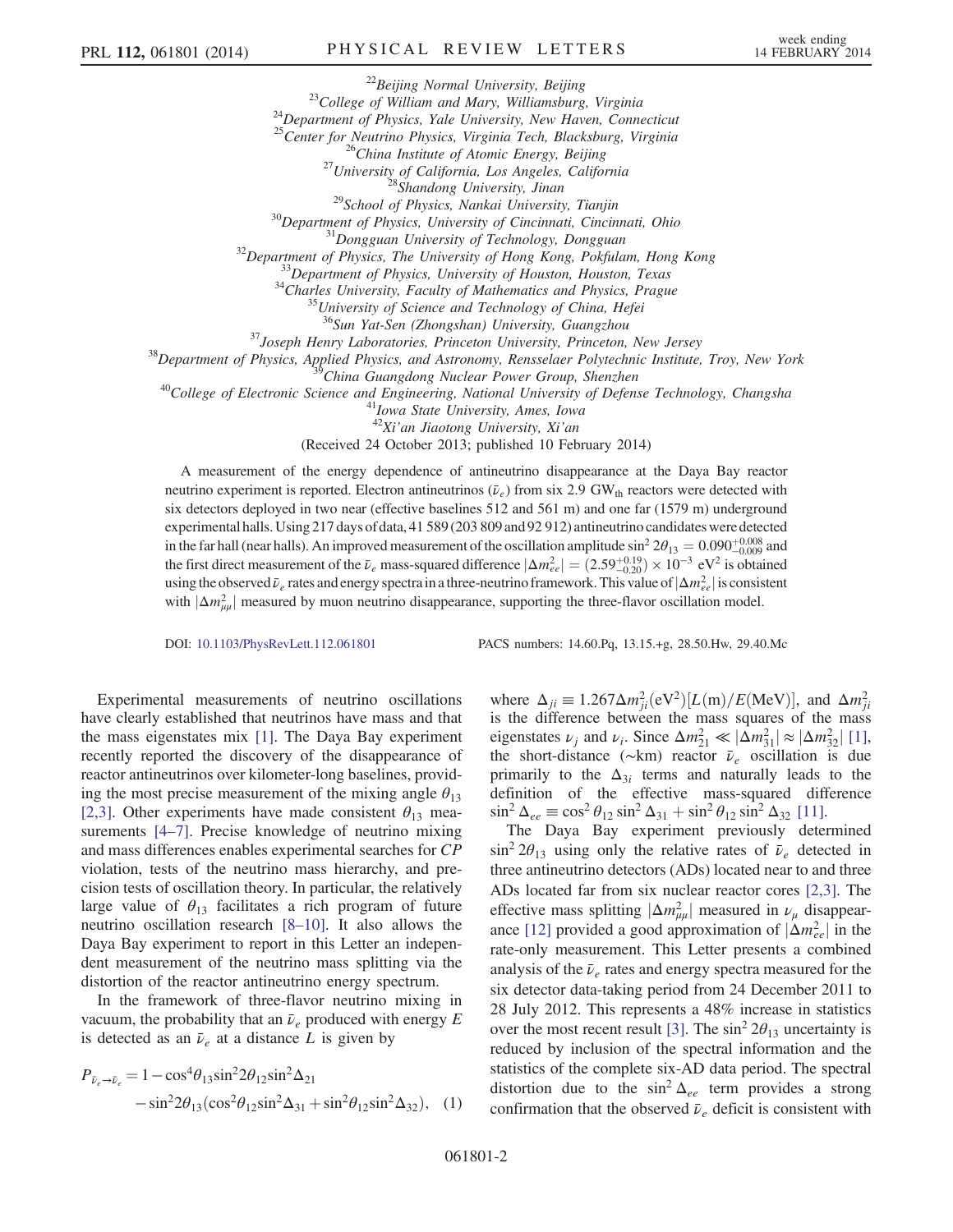neutrino oscillations and allows the first direct measurement of  $|\Delta m_{ee}^2|$ .

A detailed description of the Daya Bay experiment can be found in [\[13,14\].](#page-6-7) Each of the three experimental halls (EHs) contains functionally identical, three-zone ADs surrounded by a pool of ultrapure water segmented into two regions, the inner water shield (IWS) and outer water shield (OWS), which are instrumented with photomultiplier tubes (PMTs). In each AD, light created as a result of particle interactions in the innermost zone, defined by an inner acrylic vessel (IAV) containing gadolinium-doped liquid scintillator (LS), and the surrounding undoped LS zone, is collected by 192 radially positioned 20-cm PMTs in the outermost mineral-oil region. The AD trigger threshold of 45 hit PMTs or a summed charge of ∼65 photoelectrons in all PMTs corresponds to about 0.4 MeV in the Gd-doped volume. The trigger inefficiency for events above 0.7 MeV is negligible. Charge and timing information for each PMT are available for energy calibration and reconstruction, as described in Ref. [\[13\].](#page-6-7) The detectors have a light yield of ~165 photoelectrons/MeV and a reconstructed energy resolution of  $\sigma_E/E \approx 8\%$  at 1 MeV.

Reactor antineutrinos are detected via the inverse β-decay (IBD) reaction,  $\bar{\nu}_e + p \rightarrow e^+ + n$ . The delayed gamma rays (totaling ∼8 MeV) generated from the neutron capture on Gd with a mean capture time of  $\sim$ 30 μs enable powerful background suppression. The prompt light from the  $e^+$  gives an estimate of the incident  $\bar{\nu}_e$ energy,  $E_{\bar{\nu}_e} = E_{\text{prompt}} + \bar{E}_n + 0.78 \text{ MeV}$ , where  $E_{\text{prompt}}$  is the prompt event energy including the positron kinetic energy and the annihilation energy, and  $\bar{E}_n$  is the average neutron recoil energy (∼10 keV).

Interpretation of the observed prompt energy spectra requires characterization of the detector response to  $e^+, e^-,$ and  $\gamma$ , which maps the true energy ( $E_{true}$ ) to the reconstructed energy  $(E_{\text{rec}})$ .  $E_{\text{rec}}$  is determined by scaling the measured total charge with a position-dependent correction [\[3,13\]](#page-6-6). For a  $\gamma$  or  $e^-$ ,  $E_{true}$  is the kinetic energy; for a positron  $E_{true}$  is the sum of the kinetic energy and the energy from annihilation. The energy response is not linear due to scintillator and electronics effects and is taken into account by two functions,  $f_{\text{scint}}$  and  $f_{\text{elec}}$ , respectively. The scintillator nonlinearity is particle and energy dependent, and is related to intrinsic scintillator quenching and Cherenkov light emission. The quenching effects are constrained by standalone measurements with a fast neutron beam as well as by neutron source data and radioactive  $\alpha$ decays in the AD. The Cherenkov contribution is also affected by absorption and reemission in the liquid scintillator. The scintillator nonlinearity for electrons is described by an empirical model  $f_{\text{scint}}(E_{\text{true}})$  =  $E_{\text{vis}}/E_{\text{true}} = (p_0 + p_3 E_{\text{true}})/(1 + p_1 e^{-p_2 E_{\text{true}}})$ , where  $E_{\text{vis}}$ is the total visible light generated by the particle and  $p_i$ are the model parameters. A GEANT4-based [\[15,16\]](#page-7-0) Monte Carlo simulation (MC) is used to relate the  $e^-$ 

scintillator nonlinearity to the response for  $\gamma$  and  $e^+$ . The electronics nonlinearity,  $f_{\text{elec}}(E_{\text{vis}})$ , is introduced due to the interaction of the scintillation light time profile and the charge collection of the front-end electronics. Given the similar timing profiles for  $e^{\pm}$  and  $\gamma s$ , it is modeled as an exponential function of  $E_{vis}$  as determined by studying the time profile of charge in the data and MC.

The energy model,  $f = f_{\text{scint}} \times f_{\text{elec}}$ , is determined by a fit to monoenergetic  $\gamma$  lines from radioactive sources and the continuous  $\beta + \gamma$  spectrum extracted from <sup>12</sup>B data. Sources were deployed at the center of all ADs regularly  $( ^{68}Ge, \ ^{60}Co, \ ^{241}Am-^{13}C)$  [\[13\]](#page-6-7) and during a special calibration period in summer 2012 ( $^{137}Cs$ ,  $^{54}Mn$ ,  $^{40}K$ ,  $^{241}$ Am- $^{9}$ Be, Pu- $^{13}$ C) with AD1 and AD2 in the near-hall EH1. In addition, gamma peaks in all ADs which could be identified with singles and correlated spectra in data  $(^{40}$ K,  $^{208}$ Tl, *n* capture on H, C, and Fe) were included. For source data with multiple gamma-line emissions,  $f_{\text{scint}}$  is computed for each gamma then summed up, whereas  $f_{elec}$ is computed based on the total  $E_{\text{vis}}$ . The  $^{12}B$  isotopes are produced cosmogenically at the rate of about 900 (60) events/day/AD at the near (far) site. The measured relative nonlinearity of  $\langle 0.3\% \rangle$  among 6 ADs [\[3\]](#page-6-6) is negligible in the context of the energy model.

Figure [1](#page-3-0) compares the best-fit energy model with the single-gamma, multigamma, and continuous <sup>12</sup>B data used to determine the model parameters. As additional validation, the energy model prediction for the continuous  $\beta + \gamma$ spectra from  $2^{12}$ Bi,  $2^{14}$ Bi, and  $2^{08}$ Tl decays was compared with the data and found to be consistent.

Alternative energy response models, based on different methodologies, were constructed. The second method builds the scintillator nonlinearity based on Birks' formula [\[17\]](#page-7-1) and Cherenkov radiation theory. The model is characterized by Birks' constant  $k_B$  and the Cherenkov light contribution  $k_c$ .  $f_{elec}$  is determined from the residual nonlinearity of the same  $\gamma$  and  $\beta$ -decay calibration data set. The third method does not use  $\gamma$  data but only uses  $\beta$ decay from <sup>12</sup>B, as well as the internal radioactive  $\beta$  decays of <sup>212</sup>Bi, <sup>214</sup>Bi, and <sup>208</sup>Tl, to construct the energy model.

All positron energy response models were consistent with each other to ~1.5%. The uncertainty in the  $e^+$  energy response, shown in Fig. [1,](#page-3-0) is conservatively estimated by combining the calibration and model uncertainties. The energy response has a marginal effect on the measured oscillation parameters because it is essentially identical for all ADs.

The observed prompt energy spectrum is modified because positrons from IBD interactions near the IAV can deposit energy in the acrylic without generating scintillation light. This significantly affects ∼1% of all IBD positrons causing an enhancement near  $E_{\text{rec}} \approx 1 \text{ MeV}$ that is taken into account using MC.

The analysis used for previous Daya Bay results [\[2,3\]](#page-6-1) has been repeated with the full six-AD data sample. The rate uncertainty of the background is slightly reduced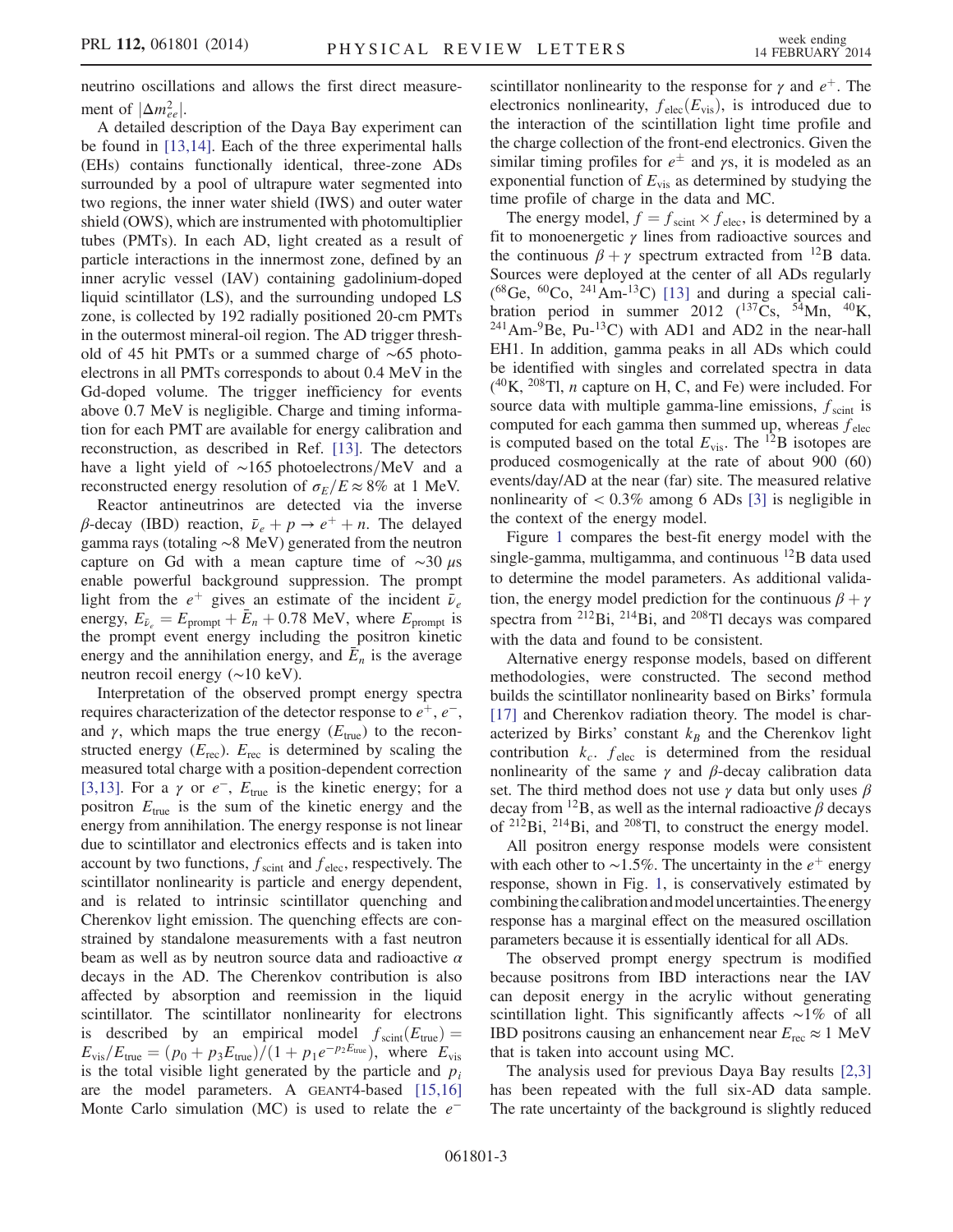

<span id="page-3-0"></span>

FIG. 1 (color online). (a) Ratio of the reconstructed to best-fit energies of  $\gamma$  lines from calibration sources and singles spectra as described in the text. The error bars represent the total uncertainty on each ratio. The  $\gamma$  from the second-excited state of <sup>16</sup>O in the Pu-<sup>13</sup>C source is denoted <sup>16</sup>O<sup>\*</sup>. The  $n^{-56}Fe_1$  and  $n^{-56}Fe_2$  labels denote the ∼6 MeV and ∼7.6 MeV γs, respectively, resulting from the capture of neutrons from the AmC sources parked on top of the AD. (b) Reconstructed energy spectrum (points) compared to the sum (shaded area) of the  $^{12}B$  (solid line) and  $^{12}N$  (dashed line) components of the best-fit energy response model. The error bars represent the statistical uncertainties. (c) AD energy response model for positrons.

compared to the previous analysis due to the increased statistics. The rate-only analysis yields  $\sin^2 2\theta_{13} = 0.090 \pm 0.000$ 0.010 with  $\chi^2/NDF = 0.6/4$ , where NDF is the number of degrees of freedom. The analysis has also been updated to include spectral information by applying the energy nonlinearity correction to the positron spectrum and measuring the spectral distribution of the five background sources. The spectral uncertainties of the five backgrounds are included as uncorrelated among energy bins in the  $\chi^2$  fit of the oscillation parameters, to allow all possible spectral models consistent with the data. The combined rate and spectral analysis yields  $\sin^2 2\theta_{13} = 0.092 \pm 0.008$  and  $|\Delta m_{ee}^2| = (2.57^{+0.20}_{-0.22}) \times 10^{-3} \text{ eV}^2 \text{ with } \chi^2/\text{NDF} = 166/171,$ which are consistent with the results to be described in this Letter.

This Letter presents the results of an analysis that is largely independent of the analysis described in [\[2,3\]](#page-6-1). The two analyses differ in terms of event reconstruction, energy calibration, IBD selection, background estimation, and construction of the  $\chi^2$  used for determination of the oscillation parameters. The selected IBD candidates differ by 3.7% (11%) at the far (near) sites. A "blind analysis" strategy was implemented by concealing the reactor history and thermal power information for all cores for the new data period.

IBD candidates are selected with the criteria that follows. First, events caused by PMT light emission are efficiently removed using the techniques of [\[3\].](#page-6-6) Candidates are then selected by requiring a promptlike signal (0.7–12 MeV) in coincidence with a delayedlike signal (6–12 MeV) separated by  $1-200$  μs. Candidate pairs are vetoed if their delayedlike events occur (i) within a ( $-2 \mu s$ , 600  $\mu s$ ) time window with respect to an IWS or OWS trigger with a PMT multiplicity  $> 12$ , (ii) within a (−2  $\mu$ s, 1400  $\mu$ s) time window with respect to triggers in the same AD with a total light yield larger than 3000 photoelectrons, or (iii) within a  $(-2 \mu s,$ 0.4 s) time window with respect to triggers in the same AD with a total light yield higher than  $3 \times 10^5$  photoelectrons. This targeted muon veto allows for efficient removal of spurious triggers that follow a muon as well as most muoninduced spallation products. Finally, a multiplicity cut is applied to remove any ambiguities in the IBD pair selection. This cut requires no additional promptlike signals 400  $\mu$ s before the delayed event, and no delayed like signals 200  $\mu$ s after the delayed event. The muon veto efficiency  $(\varepsilon_{\mu})$ and multiplicity cut efficiency  $(\varepsilon_m)$  are calculated directly from data with negligible uncertainties for each AD. The average values of  $\varepsilon_u \cdot \varepsilon_m$  are summarized in Table [I](#page-4-0).

A detailed treatment of the absolute and relative efficiencies, as well as their corresponding uncertainties, has been reported in [\[3,13\].](#page-6-6) The uncertainties of the absolute efficiencies are correlated among ADs and thus play a negligible role in the extraction of the oscillation parameters. All differences among ADs are treated as uncorrelated uncertainties. In the rate-only analysis, the uncorrelated uncertainties are dominated by the delayed-energy cut (0.12%) and Gd capture fraction  $\left($  < 0.1%). In the spectral analysis, additional uncorrelated uncertainty comes from the relative energy scale difference between ADs. Based upon the relative response in all ADs to identified gamma and alpha peaks from numerous sources that span the IBD positron energy range, a 0.35% uncertainty is assigned.

Five sources of background are identified. The accidental background, defined as any pair of otherwise uncorrelated signals that happen to satisfy the IBD selection criteria, is the largest background in the antineutrino sample. The rate and energy spectra of this background can be accurately determined by measuring the singles rates of prompt- and delayedlike signals and then calculating the probability that the two randomly satisfy the selection criteria. Alternative estimation methods yield consistent results. The relative uncertainty of this background is 0.3% and is dominated by the statistics in the rate of delayedlike signals.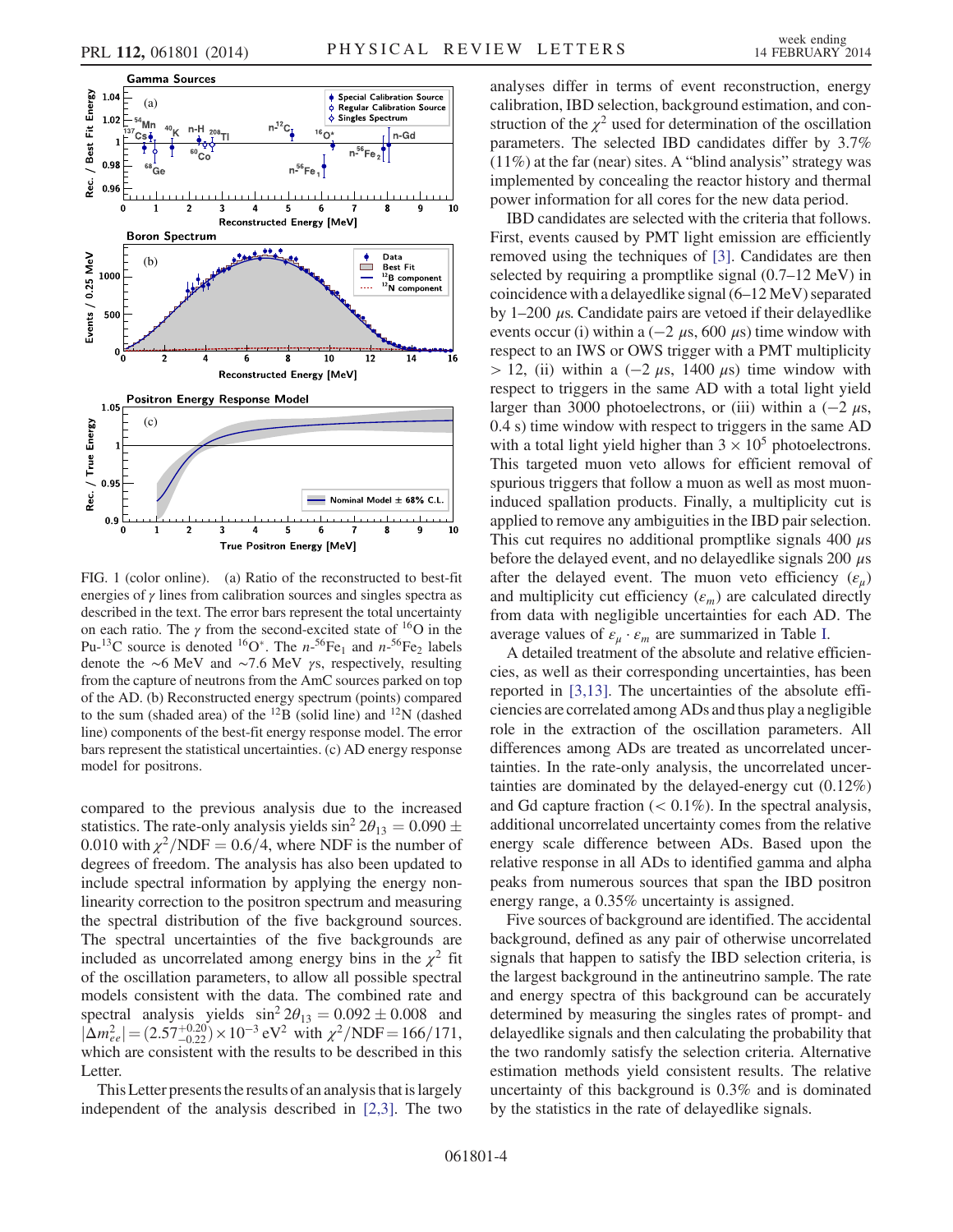|                                                                     | EH <sub>1</sub>   |                   | EH <sub>2</sub>   |                  | EH <sub>3</sub>  |                  |
|---------------------------------------------------------------------|-------------------|-------------------|-------------------|------------------|------------------|------------------|
|                                                                     | AD1               | AD2               | AD3               | AD4              | AD <sub>5</sub>  | AD <sub>6</sub>  |
| <b>IBD</b> candidates                                               | 101 290           | 102.519           | 92 912            | 13 9 64          | 13894            | 13731            |
| Data acquisition live time (days)                                   | 191.001           |                   | 189.645           |                  | 189.779          |                  |
| $\varepsilon_{\mu}\cdot\varepsilon_m$                               | 0.7957            | 0.7927            | 0.8282            | 0.9577           | 0.9568           | 0.9566           |
| Accidentals (per day)                                               | $9.54 \pm 0.03$   | $9.36 \pm 0.03$   | $7.44 \pm 0.02$   | $2.96 \pm 0.01$  | $2.92 \pm 0.01$  | $2.87 \pm 0.01$  |
| Fast-neutron (per AD per day)                                       | $0.92 \pm 0.46$   |                   | $0.62 \pm 0.31$   |                  | $0.04 \pm 0.02$  |                  |
| $^{9}$ Li/ <sup>8</sup> He (per AD per day)                         | $2.40 \pm 0.86$   |                   | $1.20 \pm 0.63$   |                  | $0.22 \pm 0.06$  |                  |
| Am-C correlated (per AD per day)                                    | $0.26 \pm 0.12$   |                   |                   |                  |                  |                  |
| <sup>13</sup> C( $\alpha$ , n) <sup>16</sup> O background (per day) | $0.08 \pm 0.04$   | $0.07 \pm 0.04$   | $0.05 \pm 0.03$   | $0.04 \pm 0.02$  | $0.04 \pm 0.02$  | $0.04 \pm 0.02$  |
| IBD rate (per day)                                                  | $653.30 \pm 2.31$ | $664.15 \pm 2.33$ | $581.97 \pm 2.07$ | $73.31 \pm 0.66$ | $73.03 \pm 0.66$ | $72.20 \pm 0.66$ |

<span id="page-4-0"></span>TABLE I. Summary of signal and backgrounds. The background and IBD rates are corrected for the product of the muon veto and multiplicity cut efficiencies  $\varepsilon_{\mu} \cdot \varepsilon_{m}$ .

The correlated  $\beta - n$  decays from cosmogenic <sup>9</sup>Li and <sup>8</sup>He can mimic IBD interactions. The rate of correlated background from this source is estimated by fitting the distribution of the time elapsed since the last muon with the known  ${}^{9}$ Li and  ${}^{8}$ He decay lifetimes [\[18\]](#page-7-2). The 20% systematic uncertainty takes into account the uncertainty in  ${}^{9}$ Li and  ${}^{8}$ He production by muons with energy below the showering muon threshold. The rate is assumed to be the same for ADs at the same site. The fraction of <sup>9</sup>Li events in this background is estimated to be  $95\% \pm 5\%$  based on data and MC. The spectra are calculated with a model that simulates the decay chain of each isotope into their daughters based on external data [\[19,20\]](#page-7-3). The spectral uncertainty of this background is estimated by assigning large variations to the energy response model, particularly for the neutron and alpha daughter particles.

Neutrons from the ∼0.7 Hz Am-C calibration sources inside the automated calibration units on top of the ADs can occasionally mimic IBD events by inelastically scattering with nuclei in the shielding material and then capturing on Fe/Cr/Mn/Ni. This produces two  $\gamma$  rays that both enter the scintillating region. The MC is used to estimate the rate of this background. The normalization is constrained by the measured rate of single delayedlike candidates from this source. A special Am-C source, approximately 80 times more potent than the calibration sources, was temporarily deployed during summer 2012. Results from this source are used to benchmark the MC and provide the estimate of the 45% uncertainty in the rate normalization. The energy spectrum of this background is modeled as an exponential, the parameters of which are constrained by these data.

Through elastic scattering with protons and the subsequent thermalization and capture on gadolinium, energetic neutrons produced by cosmic rays can mimic IBD interactions. The energy of the proton-recoil signal ranges from sub-MeV up to several hundred MeV. If the prompt energy criterion is loosened to (0.7–50) MeV, a flat spectrum is observed up to 50 MeV, which is extrapolated into the IBD energy region. The flat spectrum assumption is corroborated through the study of fast neutrons associated with muons identified by the muon veto system and by MC. A 50% systematic uncertainty in the rate is assigned. The rate is assumed to be the same for ADs in the same experimental hall.

The <sup>13</sup>C( $\alpha$ , n)<sup>16</sup>O background is determined from a simulation adjusted with the measured alpha-decay rates from  $^{238}$ U,  $^{232}$ Th,  $^{227}$ Ac, and  $^{210}$ Po decay chains. This background represents only about 0.01% and 0.05% of the total IBD sample in the near and far sites, respectively.

The estimated IBD and background rates are summarized in Table [I](#page-4-0) and displayed in Fig. [2](#page-5-0). Backgrounds amount to about 5% (2%) of the IBD candidate sample in the far (near) sites.

The  $\bar{\nu}_e$  spectrum from a reactor with thermal power  $W_{\text{th}}(t)$  at energy E and on a given day t is

$$
\frac{d^2N(E,t)}{dEdt} = \sum_{i} \left( \frac{W_{\text{th}}(t)}{\sum_{j} f_j(t) e_j} f_i(t) S_i(E) c_i^{\text{ne}}(E,t) \right) + S_{\text{SNF}}(E,t),
$$

with the fission fractions from each isotope  $f_i(t)$ , the thermal energy released per fission for each isotope  $e_i$ , the  $\bar{\nu}_e$  yield per fission for each isotope  $S_i(E)$ , the correction to the  $\bar{\nu}_e$  yield due to reactor nonequilibrium effects  $c_i^{\text{ne}}(E, t)$ and the spent nuclear fuel  $S_{SNF}(E, t)$ . The nuclear reactor operators provide daily effective livetime-corrected thermal power as well as periodic burn-up and simulation-based fission fraction data that are used to calculate daily fission fractions. The  $\bar{\nu}_e$  flux at each detector is calculated by summing the contributions of all reactors. The treatment of  $W_{\text{th}}$ ,  $f_i$ ,  $e_i$ ,  $c_i^{\text{ne}}$ , and  $S_{\text{SNF}}$  terms are described in [\[2,3\]](#page-6-1). The integrated, livetime-corrected, exposure for the EH3 ADs is 168.8 kton⋅GW<sub>th</sub>⋅day with mean fission fractions <sup>235</sup>U∶<sup>238</sup>U∶<sup>239</sup>Pu∶<sup>241</sup>Pu=0.573∶0.076∶0.301∶0.050. Because of the relative measurement of near and far detectors, the measurement of oscillation parameters is insensitive to the choice of  $S_i(E)$  [21–[26\].](#page-7-4)

The oscillation parameters are extracted from a fit that takes into account the antineutrino rate, spectral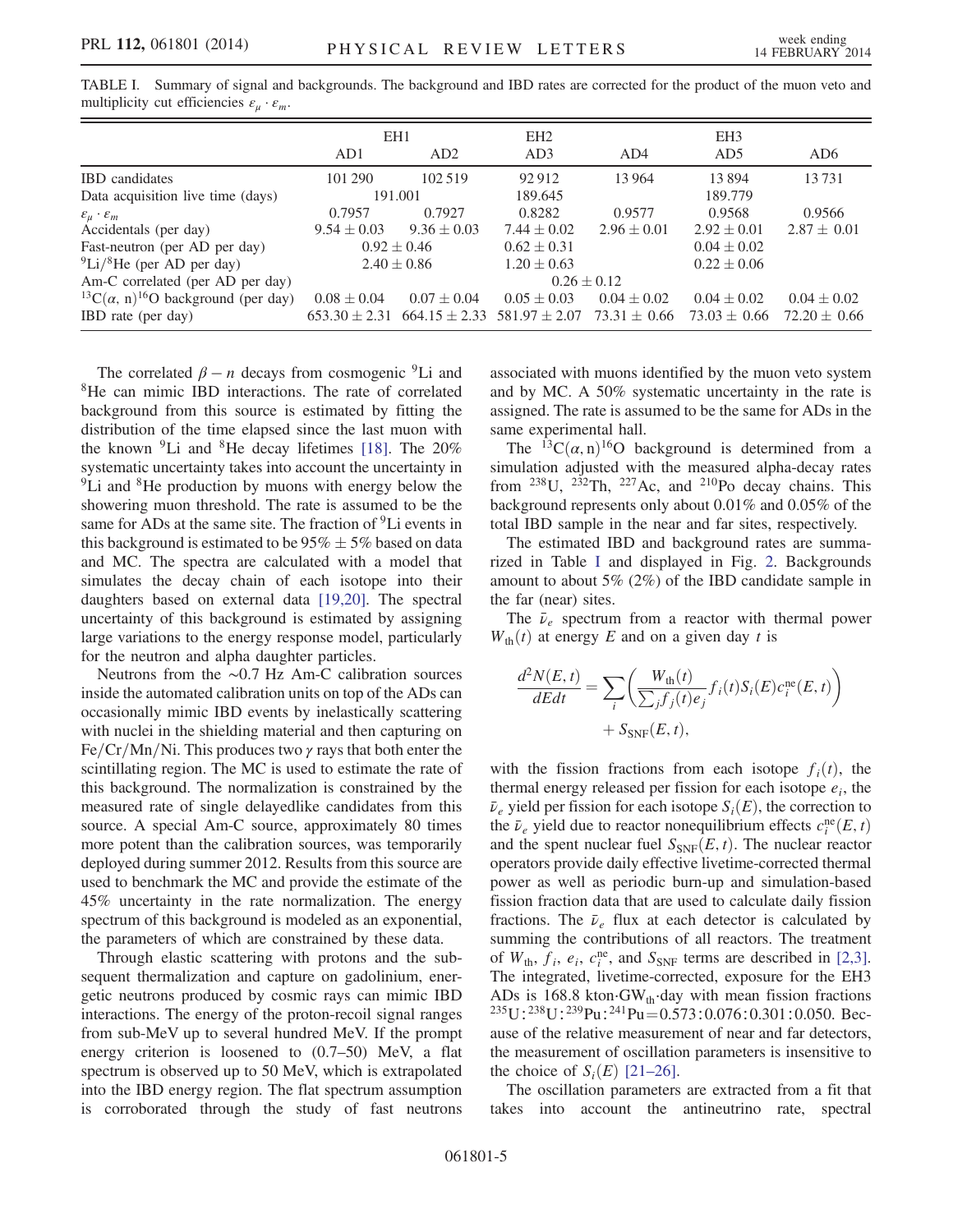<span id="page-5-0"></span>

FIG. 2 (color online). The upper panel in each pair of panels shows the prompt positron spectra (black points) measured in the near (EH1 and EH2) and far (EH3) experimental halls with the best-fit background contribution (shaded and colored regions). The thick red (thin blue) histograms represent the expected bestfit (no-oscillations) spectra. The inset in each panel shows the same spectra with a logarithmic ordinate. In the lower panel in each pair, the black points represent the ratio of the backgroundsubtracted data divided by the predicted no-oscillation spectra. The error bars represent the statistical uncertainty only. The red curve in each lower panel represents the ratio of the best-fit to no-oscillations spectra. The change in slope of the red curve in the lowest energy bin is due to the effect of energy loss in the acrylic.

information, and the  $\bar{\nu}_e$  survival probability [Eq. [\(1\)](#page-1-0)]. In order to properly account for the systematic effects and correlations among energy bins, a  $\chi^2$  is constructed using nuisance parameters for detector response and background and a covariance matrix for reactor-related uncertainties. The absolute normalization of the  $\bar{\nu}_e$  flux is a free parameter in the fit. The fit uses  $\sin^2 2\theta_{12} = 0.857 \pm 0.024$  and

 $\Delta m_{21}^2 = (7.50 \pm 0.20) \times 10^{-5} \text{ eV}^2$  [\[1\].](#page-6-0) The best-fit values are  $\sin^2 2\theta_{13} = 0.090^{+0.008}_{-0.009}$  and  $|\Delta m_{ee}^2| = (2.59^{+0.19}_{-0.20}) \times$  $10^{-3}$  eV<sup>2</sup> with  $\chi^2/NDF = 163/153$  [68.3% confidence level (C.L.) intervals] (see the Supplemental Material [\[27\]](#page-7-5)). The prompt energy spectra observed in each of the experimental halls are compared to the spectra expected for no oscillation and with the best-fit oscillation parameters in Fig. [2.](#page-5-0) The 68.3%, 95.5%, and 99.7% C.L. allowed regions in the  $|\Delta m_{ee}^2|$  vs sin<sup>2</sup>2 $\theta_{13}$  $\theta_{13}$  $\theta_{13}$  plane are shown in Fig. 3. Under the assumption of the normal (inverted) neutrino mass hierarchy [\[1\]](#page-6-0), this result is equivalent to  $|\Delta m_{32}^2|$  = mass nierarchy [1], this result is equivalent to  $|\Delta m_{32}^2|$  =<br>  $(2.54^{+0.19}_{-0.20}) \times 10^{-3} \text{ eV}^2$   $(|\Delta m_{32}^2|$  =  $(2.64^{+0.19}_{-0.20}) \times 10^{-3} \text{ eV}^2)$ . The result is consistent with  $|\Delta m_{\mu\mu}^2| = (2.41^{+0.09}_{-0.10}) \times$ 10<sup>-3</sup> eV<sup>2</sup> as measured via  $\nu_{\mu}$  and  $\bar{\nu}_{\mu}$  disappearance [\[28\]](#page-7-6) noting the small  $\mathcal{O}(0.04 \times 10^{-3} \text{ eV}^2)$  effects due to other neutrino oscillation parameters. Figure [4](#page-6-8) compares the IBD data from all experimental halls with the  $\bar{\nu}_e$  survival probability [Eq. [\(1\)](#page-1-0)] using the best-fit values. Almost one full oscillation cycle is visible, demonstrating both the amplitude and frequency of short-baseline reactor  $\bar{\nu}_e$  oscillation.

The total uncertainty on both oscillation parameters is dominated by statistics. The most significant contributions to the  $\sin^2 2\theta_{13}$  systematic uncertainty are the reactor, relative-detector-efficiency, and energy-scale components [\[29\]](#page-7-7). The  $|\Delta m_{ee}^2|$  systematic uncertainty is dominated by the relative energy scale and efficiency. Consistent results

<span id="page-5-1"></span>

FIG. 3 (color online). Allowed regions for the neutrino oscillation parameters sin<sup>2</sup>  $2\theta_{13}$  and  $|\Delta m_{ee}^2|$  at the 68.3%, 95.5%, and 99.7% confidence level, obtained from comparison of the rates and prompt energy spectra measured by the 3 near-site and 3 farsite antineutrino detectors (solid regions). The best estimate of the oscillation parameters is given by the black dot. The three dotted contours indicate the allowed 68.3%, 95.5%, and 99.7% C.L. regions for the spectra-only fit with the black triangle representing the best estimate of the oscillation parameters. The adjoining panels show the dependence of  $\Delta \chi^2$  on  $|\Delta m_{ee}^2|$  (right) and  $\sin^2 2\theta_{13}$  (top). The black square and dashed curve represent the rate-only result. The dotted curves represent the spectra-only  $\Delta \chi^2$  distributions. The dashed horizontal line represents the MINOS  $|\Delta m_{\mu\mu}^2|$  measurement [\[28\].](#page-7-6)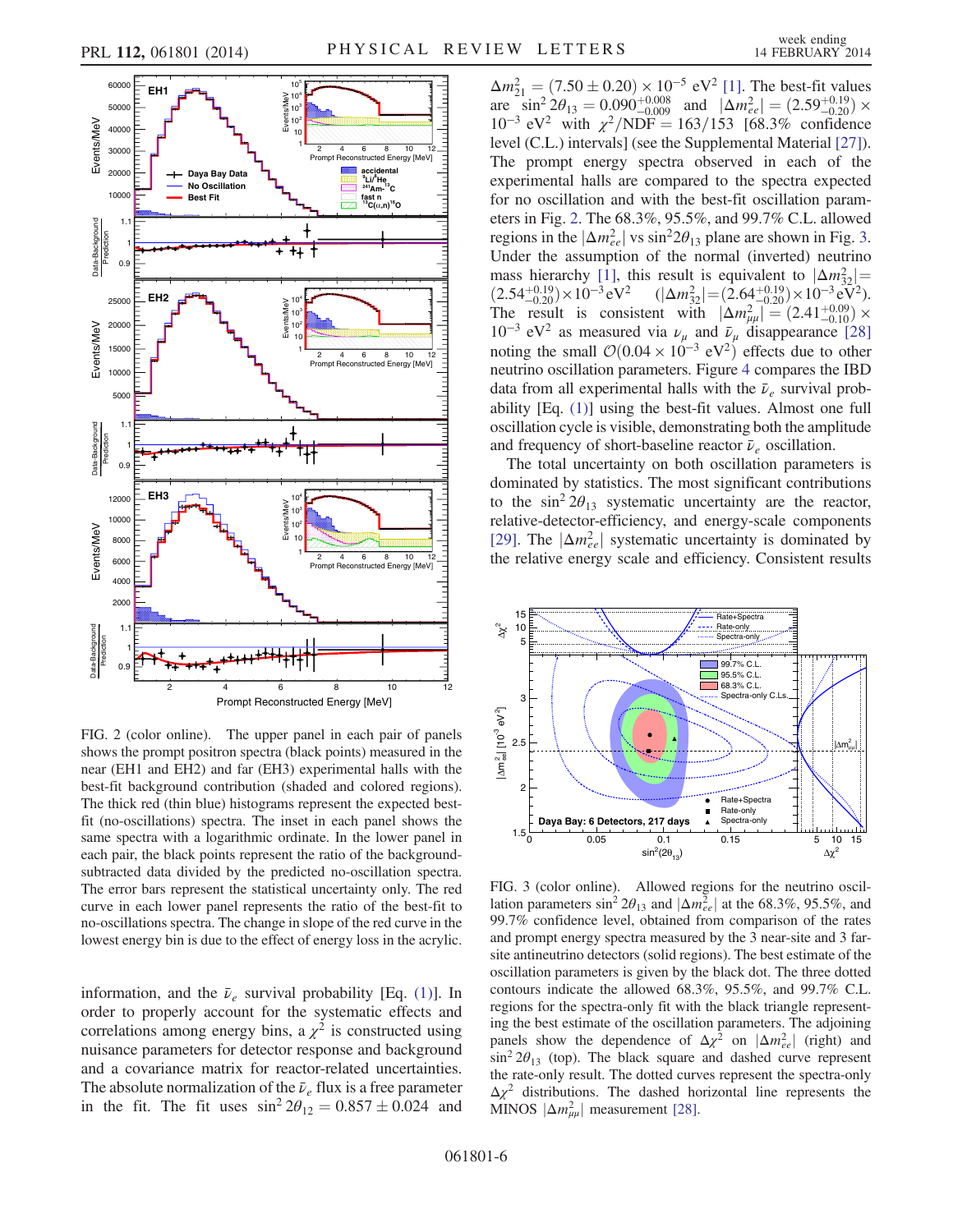<span id="page-6-8"></span>

FIG. 4 (color online). Prompt positron energy spectra in the three experimental halls, reexpressed as the electron antineutrino survival probability versus propagation distance L over antineutrino energy  $E_{\nu}$ . An effective detector-reactor distance  $L_{\text{eff}}$  is determined for each experimental hall equating the multicore oscillated flux to an effective oscillated flux from a single baseline. The best estimate of the detector response is used to convert the background-subtracted positron energy spectrum into the antineutrino energy spectrum  $E_{\nu}$ . The horizontal location of each data point is given by the average of the counts in each bin  $(\langle L_{\text{eff}}/E_{\nu} \rangle)$ . The vertical position is determined by the ratio of the counts in each bin relative to the counts expected assuming no oscillation, corrected for the reduction of analyzing power (energy dependent) due to multiple baselines and the binning in  $L/E$ . Error bars represent the statistical uncertainty only. The oscillation survival probability using the best estimates of  $\sin^2 2\theta_{13}$  and  $|\Delta m_{ee}^2|$  is displayed for reference.

are obtained with an independent approach that uses minimal reactor model assumptions and directly predicts the far spectra from the near spectra. Similarly, analysis with a purely nuisance-parameter-based  $\chi^2$  or purely covariancematrix-based  $\chi^2$  yields consistent results. The rate-only result is  $\sin^2 2\theta_{13} = 0.089 \pm 0.009$  with  $\chi^2/\text{NDF} = 0.5/4$ with  $|\Delta m_{ee}^2|$  constrained by the measurement of  $|\Delta m_{\mu\mu}^2|$  [\[28\]](#page-7-6). The spectra-only result, obtained by fixing the predicted event rate in each AD to the measured rate, is  $\sin^2 2\theta_{13} =$  $0.108 \pm 0.028$  and  $|\Delta m_{ee}^2| = (2.55 \pm 0.18) \times 10^{-3}$  eV<sup>2</sup> with  $\chi^2/NDF = 161/148$ , and rules out  $\sin^2 2\theta_{13} = 0$  at  $> 3$ standard deviations.

In summary, the relative deficit and spectral distortion observed between three far and three near antineutrino detectors at Daya Bay provides the first independent measurement of  $|\Delta m_{ee}^2| = (2.59_{-0.20}^{+0.19}) \times 10^{-3} \text{ eV}^2$  and the most precise estimate of  $\sin^2 2\theta_{13} = 0.090^{+0.008}_{-0.009}$  to date. Following a special calibration campaign in summer 2012, data collection using all eight antineutrino detectors began in October 2012, and an eventual reduction to a few percent uncertainty in both oscillation parameters is anticipated. On-going analysis of the special calibration data is expected to yield improvements in the energy response model and the knowledge of the absolute  $\bar{\nu}_e$  detection efficiency. These improvements will enable a future highstatistics measurement of the absolute reactor  $\bar{\nu}_e$  flux and energy spectra that will provide a valuable reference for studies of reactor neutrinos.

The Daya Bay Experiment is supported in part by the Ministry of Science and Technology of China, the United States Department of Energy, the Chinese Academy of Sciences, the National Natural Science Foundation of China, the Guangdong provincial government, the Shenzhen municipal government, the China Guangdong Nuclear Power Group, Shanghai Laboratory for Particle Physics and Cosmology, the Research Grants Council of the Hong Kong Special Administrative Region of China, University Development Fund of The University of Hong Kong, the MOE program for Research of Excellence at National Taiwan University, National Chiao-Tung University, and NSC fund support from Taiwan, the U.S. National Science Foundation, the Alfred P. Sloan Foundation, the Ministry of Education, Youth and Sports of the Czech Republic, Charles University in Prague, Yale University, the Joint Institute of Nuclear Research in Dubna, Russia, and the NSFC-RFBR joint research program. We acknowledge Yellow River Engineering Consulting Co., Ltd., and China Railway 15th Bureau Group Co., Ltd., for building the underground laboratory. We are grateful for the ongoing cooperation from the China Guangdong Nuclear Power Group and China Light & Power Company.

- <span id="page-6-1"></span><span id="page-6-0"></span>[1] J. Beringer et al. (Particle Data Group), [Phys. Rev. D](http://dx.doi.org/10.1103/PhysRevD.86.010001) 86, [010001 \(2012\),](http://dx.doi.org/10.1103/PhysRevD.86.010001) Sec. 13.
- <span id="page-6-6"></span>[2] F. P. An et al. (Daya Bay Collaboration), [Phys. Rev. Lett.](http://dx.doi.org/10.1103/PhysRevLett.108.171803) 108[, 171803 \(2012\).](http://dx.doi.org/10.1103/PhysRevLett.108.171803)
- <span id="page-6-2"></span>[3] F. P. An et al. (Daya Bay Collaboration), [Chin. Phys. C](http://dx.doi.org/10.1088/1674-1137/37/1/011001) 37, [011001 \(2013\).](http://dx.doi.org/10.1088/1674-1137/37/1/011001)
- [4] J. Ahn et al. (RENO Collaboration), [Phys. Rev. Lett.](http://dx.doi.org/10.1103/PhysRevLett.108.191802) 108, [191802 \(2012\).](http://dx.doi.org/10.1103/PhysRevLett.108.191802)
- [5] Y. Abe et al. (Double Chooz Collaboration), [Phys. Rev.](http://dx.doi.org/10.1103/PhysRevLett.108.131801) Lett. **108**[, 131801 \(2012\)](http://dx.doi.org/10.1103/PhysRevLett.108.131801).
- [6] P. Adamson et al. (MINOS Collaboration), [Phys. Rev. Lett.](http://dx.doi.org/10.1103/PhysRevLett.110.171801) 110[, 171801 \(2013\).](http://dx.doi.org/10.1103/PhysRevLett.110.171801)
- <span id="page-6-3"></span>[7] K. Abe et al. (T2K Collaboration), [Phys. Rev. D](http://dx.doi.org/10.1103/PhysRevD.88.032002) 88, 032002 [\(2013\).](http://dx.doi.org/10.1103/PhysRevD.88.032002)
- [8] M. Bishai, M. V. Diwan, S. Kettell, J. Stewart, B. Viren, E. Worchester, and L. Whitehead, [arXiv:1203.4090.](http://arXiv.org/abs/1203.4090)
- [9] Y. F. Li, J. Cao, Y. F. Wang, and L. Zhan, [Phys. Rev. D](http://dx.doi.org/10.1103/PhysRevD.88.013008) 88, [013008 \(2013\).](http://dx.doi.org/10.1103/PhysRevD.88.013008)
- <span id="page-6-4"></span>[10] A. Balantekin *et al.*, [arXiv:1307.7419.](http://arXiv.org/abs/1307.7419)
- <span id="page-6-5"></span>[11] Our  $\Delta m_{ee}^2$  definition is consistent with H. Minakata, H. Nunokawa, S. J. Parke, and R. Zukanovich Funchal, Phys. Rev. D 74[, 053008 \(2006\)](http://dx.doi.org/10.1103/PhysRevD.74.053008).
- <span id="page-6-7"></span>[12] P. Adamson et al. (MINOS Collaboration), [Phys. Rev. Lett.](http://dx.doi.org/10.1103/PhysRevLett.106.181801) 106[, 181801 \(2011\).](http://dx.doi.org/10.1103/PhysRevLett.106.181801)
- [13] F. P. An et al. (Daya Bay Collaboration), [Nucl. Instrum.](http://dx.doi.org/10.1016/j.nima.2012.05.030) [Methods Phys. Res., Sect. A](http://dx.doi.org/10.1016/j.nima.2012.05.030) 685, 78 (2012).
- [14] F.P. An et al. (Daya Bay Collaboration), [arXiv:hep-ex/](http://arXiv.org/abs/hep-ex/0701029) [0701029.](http://arXiv.org/abs/hep-ex/0701029)